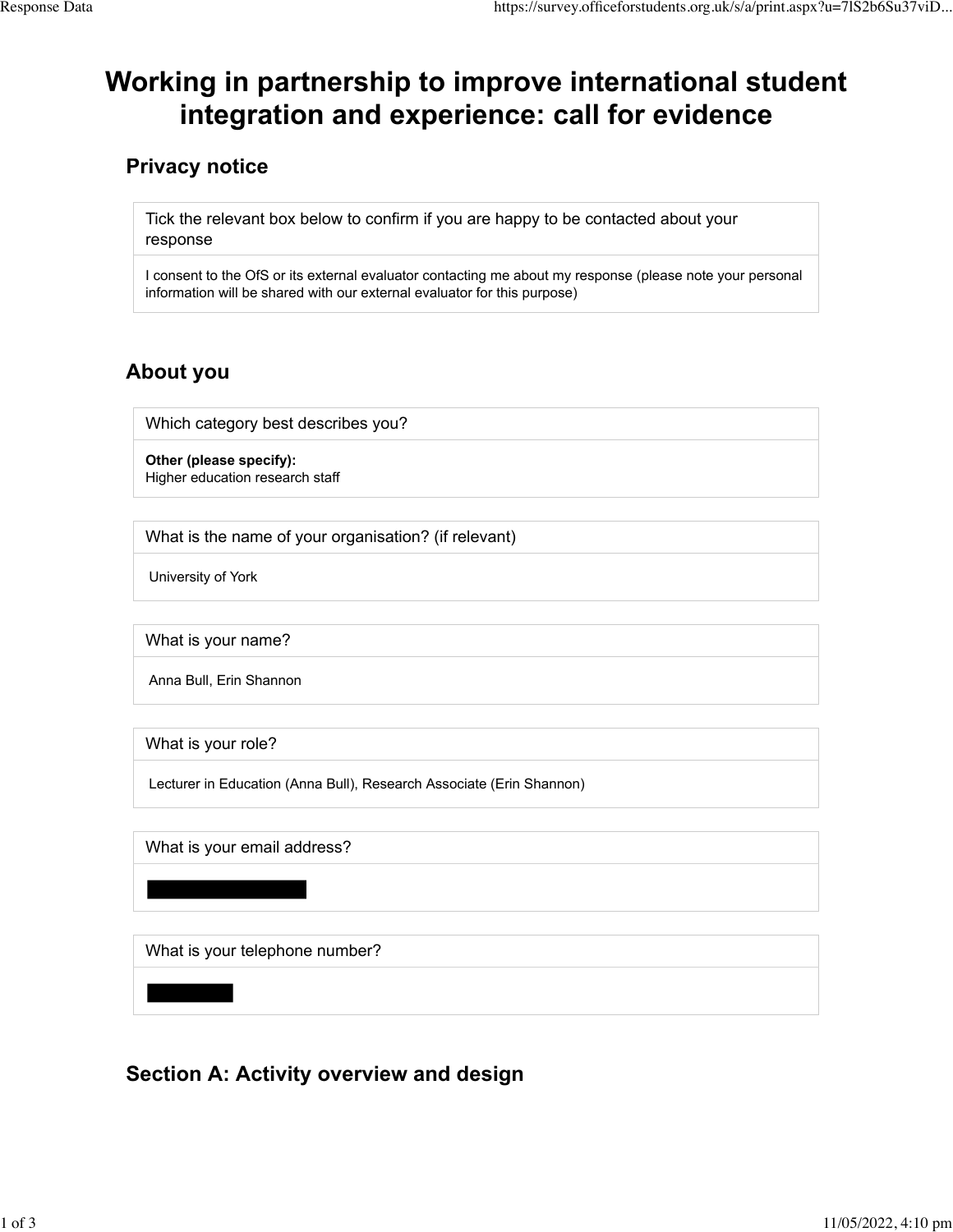Please provide an overview of the activity you are submitting. Please include: information on how the activity corresponds to our identified theme(s) a clear statement of what the activity was intended to achieve. There is a word limit of 500 words.

We are submitting evidence that speaks to the need to prevent and address sexual misconduct. We gathered this evidence from interviews with international students attending UK universities about their experiences of both sexual misconduct in the university setting and reporting sexual misconduct to their universities in order to understand the limits and possibilities of HE complaints processes. Five key issues emerged relating to international students' experience of sexual misconduct:

1) Patterns of sexual misconduct: Two Ph.D. students from our study, both from China, shared that the people who sexually harassed and assaulted them were also sexually harassing and assaulting other female students from East Asia. One of these perpetrators was a student while another was an academic member of staff. Perpetrators may target international students coming from particular areas or countries.

2) Visa limitations: Visa issues came up for two students. In one case, the requirement for a PhD supervisor to regularly sign a form enabling Tier 4 visa status was used to bully the student; and in a second case, visa status was a reason why a student had to terminate the complaints process rather than continuing with the process through an appeal.

3) Lack of support networks: Being far away from family and support structures exacerbated the experience of staff sexual misconduct. Sometimes international students didn't want to tell their families about what was going on because they didn't want them to worry when they were so far away. This in turn made the experience even more difficult as they were less supported.

4) Difference in HE culture: EU as well as international students noted the difference in culture in education institutions in the UK compared to their home country. This could contribute to making it difficult to understand what was acceptable behaviour and what was not from supervisors and teaching staff.

5) Perception of gender equality: The prestige of UK higher education and the perceived high levels of gender equality in the UK meant that it was sometimes difficult for international students to make sense of their experience of staff sexual misconduct and the poor institutional responses that they received. These experiences contrasted strongly with their perceptions of HE in the UK and gender equality in the UK.

These experiences indicate that universities need to acknowledge specific forms of sexual misconduct and how international status can make students more vulnerable to targeted sexual misconduct and isolation after the incident(s). Universities should put special support in place for international students around reporting sexual misconduct and supporting students in its aftermath.

We also interviewed UK HE staff members who respond to sexual misconduct. One example of good practice in supporting international student survivors included a team of part-time specialist sexual violence support staff, one of whom had a main role in the university's immigration and visa compliance team. That staff member was uniquely qualified to understand the challenges international students face when deciding to report sexual misconduct to their university.

#### **Section B: Evaluation design and findings**